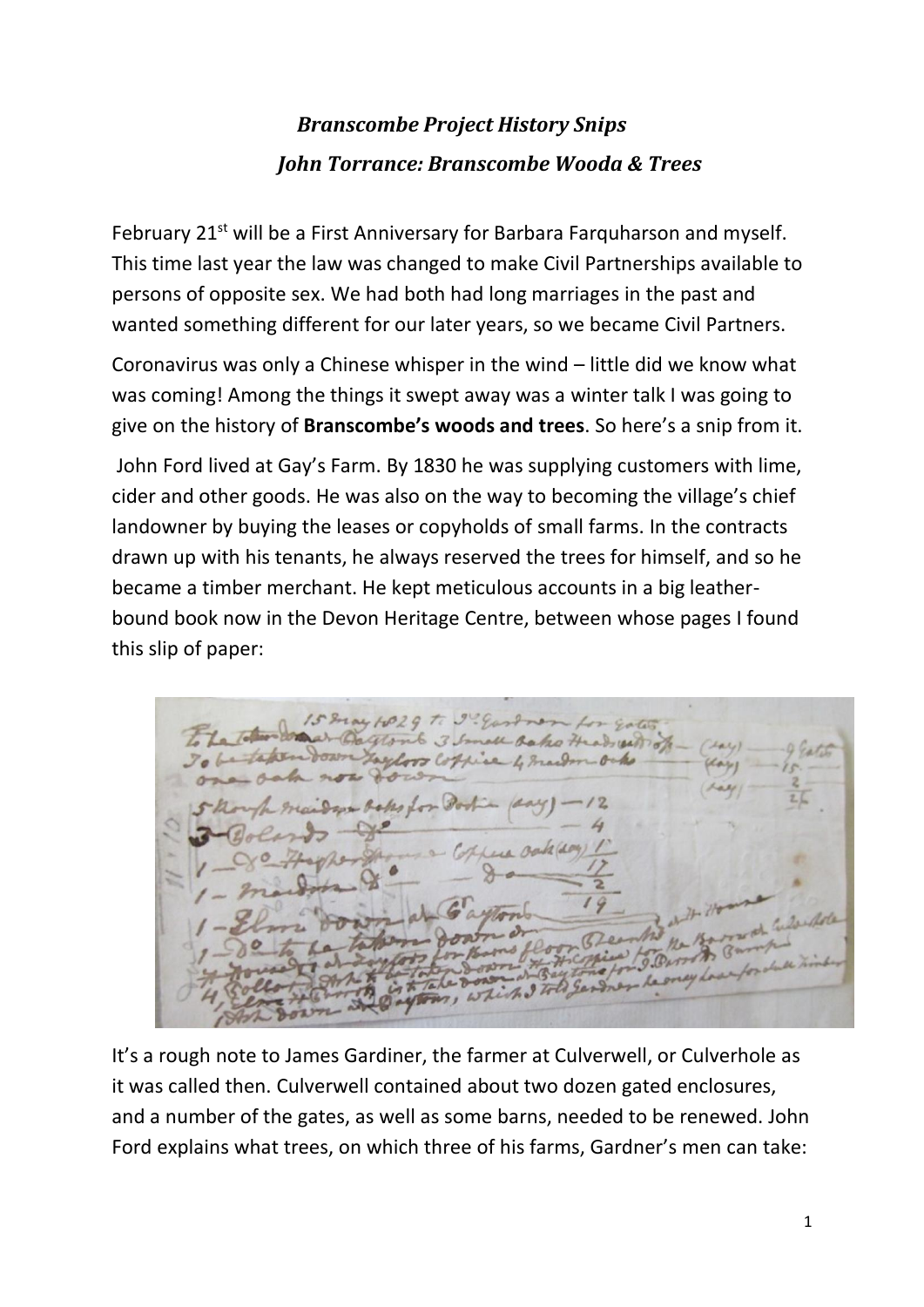*15 May 1829 to James Gardiner for Gates*

| To be taken down at Paytons 3 small Oaks Heads cut off $--$ (say) $-9$ gates |    |
|------------------------------------------------------------------------------|----|
| To be taken down Taylors Coppice 4 Maiden Oaks $--- -$ (say) $-15$ --        |    |
| One Oak now down $------------------$ (say) - 2 --                           |    |
|                                                                              | 26 |
| 5 Rough Maiden Oaks for posts $(say)$ - - - - - - - - - - - - - - 12         |    |
| 3 Pollards ditto ------------------------- 4                                 |    |
|                                                                              |    |
|                                                                              |    |
|                                                                              | 19 |
|                                                                              |    |

*1 Elm down at Paytons or at H. House 1 — ditto — to be taken down {?] at Higher House 1[Elm?] Housed at Taylors for Barns floor Planks 4 Pollard Ash to be taken down H.H. Coppice for the Barns at Culverhole 1 Elm H Parrot is to take down at Paytons for J Parrots barn [?] 1 Ash down at Paytons, which I told Gardiner he may have for dull [?] timber*

Paytons, Taylors and Higher House were three small farms on the north side of





the road between Cotte (above Street) and Cox's Corner.

Taylors and Higher House possessed coppices on the north-facing hillside beyond Northern Lane. They're now secondary woodland, but were still managed as coppices in 1829. That is *Old pollarded ash at Culverwell* to say, 'standards' – tall timber trees (such as self-sown 'maiden' oaks) – were interspersed with lower trees, 'coppiced' or 'pollarded' every few years for straight poles used as tool handles, fence rails, etc. These were normally ash, as here, or hazel. 'Coppicing' meant cutting to the ground; 'pollards' were cut higher up. Ralph Cox tells me that his uncle coppiced hollies for poles used as runners when winching fishing-boats up and down the beach.

From the coppices, John Ford offers 5 oaks from Taylors and one from Higher House, for gates. *Old coppiced ash at Higher House* From Higher House (less well managed?)